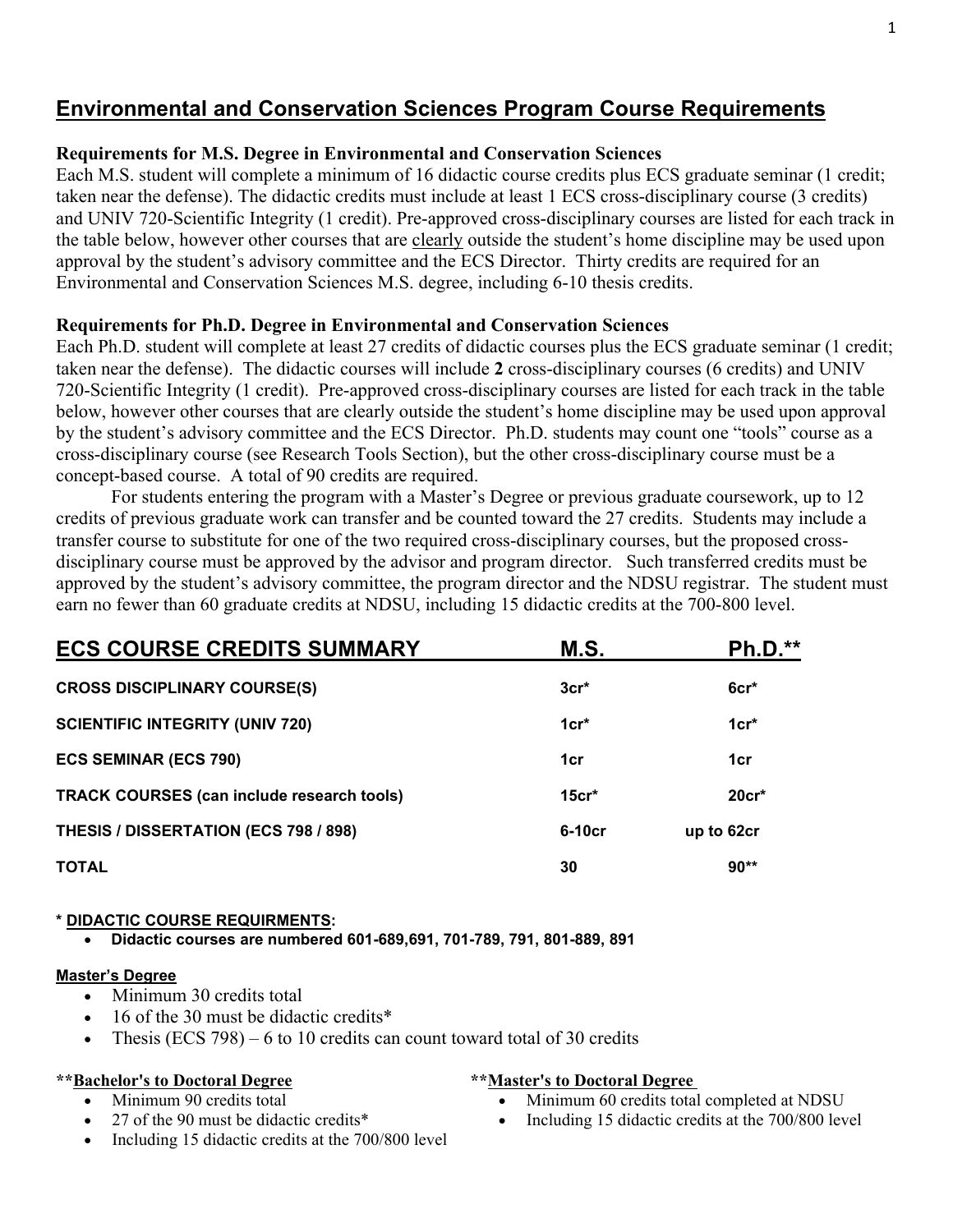# **ECS PROGRAM PRE-APPROVED CROSS DISCIPLINARY COURSES†**

| <b>Conservation Biology</b>                                                                                                                                        | <b>Credits</b> | <b>Environmental Science</b>                                                                                                                                       | <b>Credits</b> | <b>Environmental Social</b>                                                                                                                                        | <b>Credit</b>  |
|--------------------------------------------------------------------------------------------------------------------------------------------------------------------|----------------|--------------------------------------------------------------------------------------------------------------------------------------------------------------------|----------------|--------------------------------------------------------------------------------------------------------------------------------------------------------------------|----------------|
| <b>Track</b>                                                                                                                                                       |                | <b>Track</b>                                                                                                                                                       |                | <b>Sciences Track</b>                                                                                                                                              | s              |
| <b>Environmental History</b><br>(HIST 634) OR Hist 710<br>OR 780 when taught by<br>Dr. Mark Harvey                                                                 | 3              | <b>Environmental History</b><br>(HIST 634) OR Hist 710<br>OR 780 when taught by<br>Dr. Mark Harvey                                                                 | 3              | <b>Conservation Biology</b><br>(ZOO 675 OR ZOO 850)                                                                                                                | $\overline{3}$ |
| <b>Environmental Sociology</b><br>(SOC 631)                                                                                                                        | 3              | <b>Environmental Sociology</b><br>(SOC 631)                                                                                                                        | 3              | <b>Advanced Ecology</b><br>(BIOL 850)                                                                                                                              | 3              |
| Environmental Law and<br>Policy<br>(ECS 770)                                                                                                                       | $\overline{3}$ | Environmental Law and<br>Policy<br>(ECS 770)                                                                                                                       | 3              | Environment &<br>Adaptation<br>(BOT 862)                                                                                                                           | $\mathbf{3}$   |
| <b>Natural Resources</b><br>Economics<br>(ECON 681) OR<br>Environmental<br>Economics (ECON 682)                                                                    | $\overline{3}$ | <b>Natural Resources</b><br>Economics<br>(ECON 681) OR<br>Environmental<br>Economics (ECON 682)                                                                    | $\mathfrak{S}$ | Evolutionary Ecology<br>(ZOO 860)                                                                                                                                  | $\mathbf{3}$   |
| <b>National Environmental</b><br>Policy Act and<br><b>Environmental Impact</b><br>Assessment<br>(NRM 631)                                                          | 3              | <b>National Environmental</b><br>Policy Act and<br><b>Environmental Impact</b><br>Assessment<br>(NRM 631)                                                          | 3              | Evolution (BIOL 859)                                                                                                                                               | 3              |
| <b>Natural Resources</b><br><b>Management Planning</b><br>(NRM 702)                                                                                                | 3              | <b>Natural Resources</b><br><b>Management Planning</b><br>(NRM 702)                                                                                                | 3              | Hydrogeology<br>(GEOL 614)                                                                                                                                         | 3              |
| Hydrogeology<br>(GEOL 614)                                                                                                                                         | 3              | Evolution (BIOL 859)                                                                                                                                               | $\mathbf{3}$   | Geochemistry (GEOL<br>628)                                                                                                                                         | 3              |
| <b>Glacial Geology (GEOL</b><br>613)                                                                                                                               | $\mathbf{3}$   | <b>Advanced Ecology</b><br>(BIOL 850)                                                                                                                              | 3              | <b>Glacial Geology (GEOL</b><br>613)                                                                                                                               | $\mathbf{3}$   |
| <b>GIS Introduction (GEOL</b><br>655) OR Advanced GIS<br>(GEOG 656) OR<br><b>Remote Sensing</b><br>(GEOG 670) OR GIS-<br>pattern analysis &<br>modeling (GEOG 680) | $3 - 4$        | <b>GIS Introduction (GEOG</b><br>655) OR Advanced GIS<br>(GEOG 656) OR<br><b>Remote Sensing</b><br>(GEOG 670) OR GIS-<br>pattern analysis &<br>modeling (GEOG 680) | $3 - 4$        | <b>GIS Introduction (GEOG</b><br>655) OR Advanced GIS<br>(GEOG 656) OR<br><b>Remote Sensing</b><br>(GEOG 670) OR GIS-<br>pattern analysis &<br>modeling (GEOG 680) | $3 - 4$        |
| Soil and Land Use<br>(SOIL 610)                                                                                                                                    | 3              | Soil and Land Use<br>(SOIL 610)                                                                                                                                    | 3              | Soil and Land Use<br>(SOIL 610)                                                                                                                                    | $\mathbf{3}$   |
| Environmental<br>Management (ECS 740)                                                                                                                              | 3              | Environmental<br>Management (ECS 740)                                                                                                                              | $\overline{3}$ | Environmental<br>Management (ECS 740)                                                                                                                              | 3              |
| <b>Environmental Health</b><br>(PH 720)                                                                                                                            | $\mathbf{3}$   | <b>Environmental Health</b><br>(PH 720)                                                                                                                            | $\mathbf{3}$   | <b>Environmental Health</b><br>(PH 720)                                                                                                                            | 3              |
| Geochemistry (GEOL<br>628)                                                                                                                                         | 3              | Microbial Ecology<br>(MICR 652)                                                                                                                                    | $\mathbf 3$    | Microbial Ecology<br>(MICR 652)                                                                                                                                    | 3              |
| Watershed Water<br><b>Quality Modeling (CE</b><br>779)                                                                                                             | 3              | <b>Conservation Biology</b><br>(ZOO 675 or ZOO 850)                                                                                                                | $\overline{3}$ | <b>Watershed Water</b><br><b>Quality Modeling (CE</b><br>779)                                                                                                      | $\mathbf{3}$   |
| <b>Water Quality</b><br>Management (CE 678)                                                                                                                        | $\mathfrak{S}$ |                                                                                                                                                                    |                | <b>Water Quality</b><br>Management (CE 678)                                                                                                                        | 3              |

## **† MUST STILL BE APPROVED BY GRADUATE ADVISORY COMMITTEE COURSE DESCRIPTIONS AVAILABLE AT https://bulletin.ndsu.edu/course-catalog/descriptions/**

**TRACK DISCIPLINARY COURSES ARE PROVIDED BELOW AND ORGANIZED BY GENERAL CONCEPTUAL AREA. RESEARCH TOOLS ARE LISTED SEPARATELY.**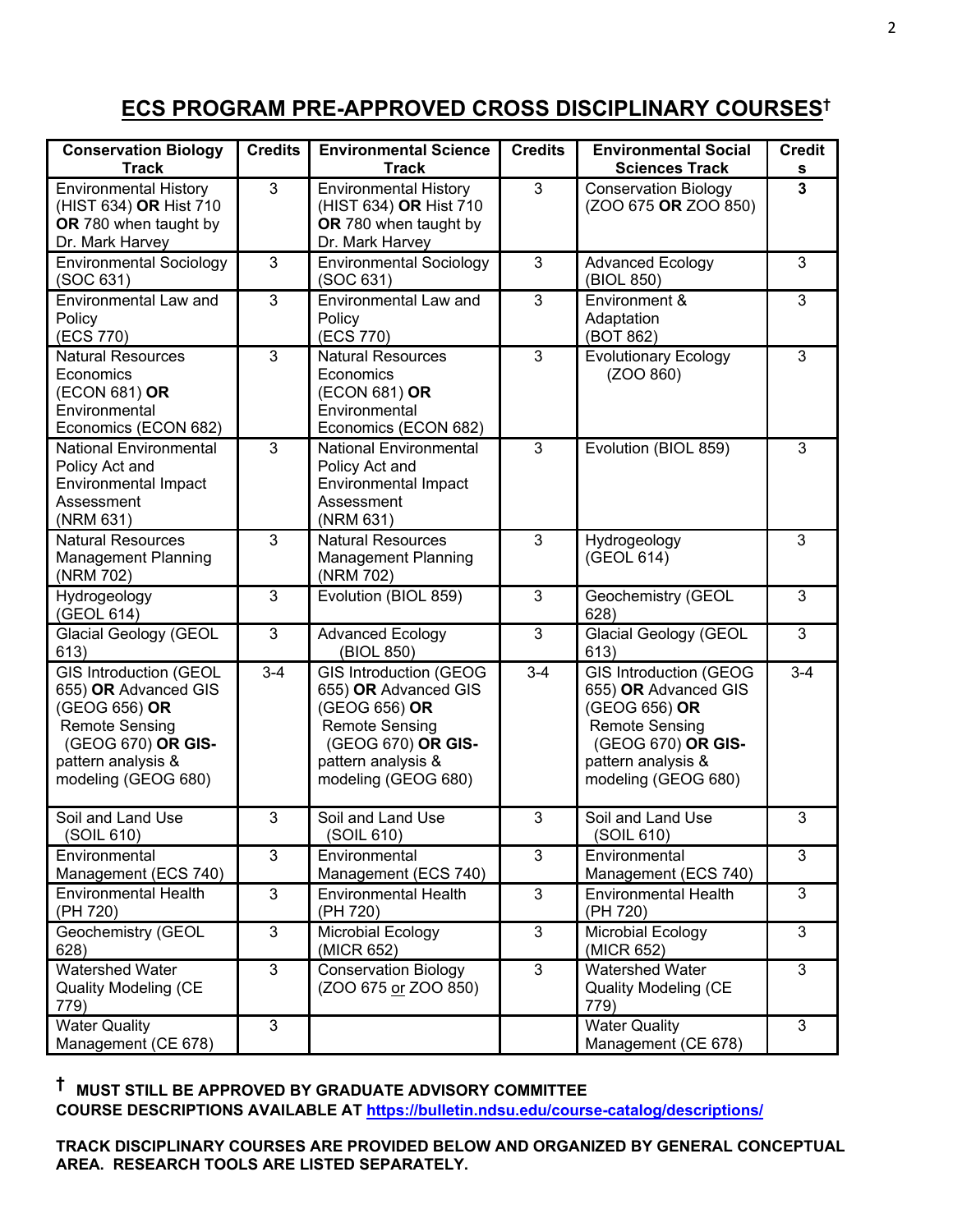## **Conservation Biology Track – Disciplinary Courses**

**NOTE: Students may take other NDSU graduate level courses not listed below as approved by their committee.** 

## **BIODIVERSITY COURSES**

Biological Sciences BOT 717 Aquatic Vascular Plants 3 Biological Sciences ZOO 650 Invertebrate Zoology 3 Biological Sciences ZOO 652 Ichthyology 3 Biological Sciences ZOO 654 Herpetology Biological Sciences ZOO 656 Ornithology 3 Biological Sciences ZOO 658 Mammalogy 3 Biological Sciences BIOL 681 Wetland Science 3 Entomology ENT 750 Systematic Entomology 5

#### **ECOLOGY & EVOLUTION COURSES**

Biological Sciences BIOL 659 or BIOL 859 Evolution 3 Biological Sciences BIOL 640 Microbial Ecology 3 Biological Sciences BOT 660 Plant Ecology 3 Biological Sciences ZOO 665 Hormones and Behavior Biological Sciences ZOO 662 Physiological Ecology 3 Biological Sciences BIOL 825 Biology of Aging 3 Biological Sciences ZOO 850 Advanced Ecology 3 Biological Sciences BIOL 859 Evolution 3 Biological Sciences ZOO 860 Evolutionary Ecology 3 Biological Sciences BOT 862 Environment and Adaptation 3 Biological Sciences BOT 864 Ecological Processes 3 Biological Sciences BIOL 865 Biological Rhythms 3 Biological Sciences ZOO 866 Advanced Animal Behavior 3 Biological Sciences BIOL 876 Population Dynamics 4 Entomology ENT 741 Insect-Plant Interactions 3 Entomology ENT 770 Insect Ecology 3 Plant Sciences PLSC 611 Genomics 3 Plant Sciences PLSC 631 Intermediate Genetics 3 Plant Sciences PLSC 731 Plant Molecular Genetics 3 Plant Sciences PLSC 751 Advanced Plant Genetics 3 Plant Sciences PLSC 780 Population Genetics 2 Plant Sciences PLSC 781 Quantitative Genetics 2 Range Science RNG 650 Range plants 3 Range Science RNG 651 Ecology of Fire-Dependent Ecosystems 3 Range Science RNG 658 Grazing Ecology 3 Range Science RNG 656 Ecological Restoration Range Science RNG 749 Applied Global Change Ecology 3 Soil Science SOIL 610 Soil and the Environment 3 Soil Science SOIL 647 Microclimatology 3

## **HUMAN DIMENSIONS**

Biological Sciences ZOO 675 Conservation Biology 3 Biological Sciences ZOO 676 Wildlife Ecology and Management 3 Biological Sciences ZOO 850 Advanced Conservation Biology 3 Communication COMM 706 Advanced Interpersonal Communication 3 Communication COMM 783 Advanced Organizational Communication-I. 3 Communication COMM 784 Advanced Organizational Communication-II. 3 Communication COMM 785 Advanced Crisis Communication in Public Relations 3 Natural Resources Management NRM 601 Urban-Ecosystem Management 3 Natural Resources Management NRM 602 River and Stream Resource Management 3 Natural Resources Management NRM 620 Sustainable Scenarios in Natural Resources Management 3 Natural Resources Management NRM 621 Environmental Outreach Methods 3 Natural Resources Management NRM 631 National Environmental Policy Act & Environmental Impact Assessment 3 Natural Resources Management NRM 632 Environmental Impact Statement 2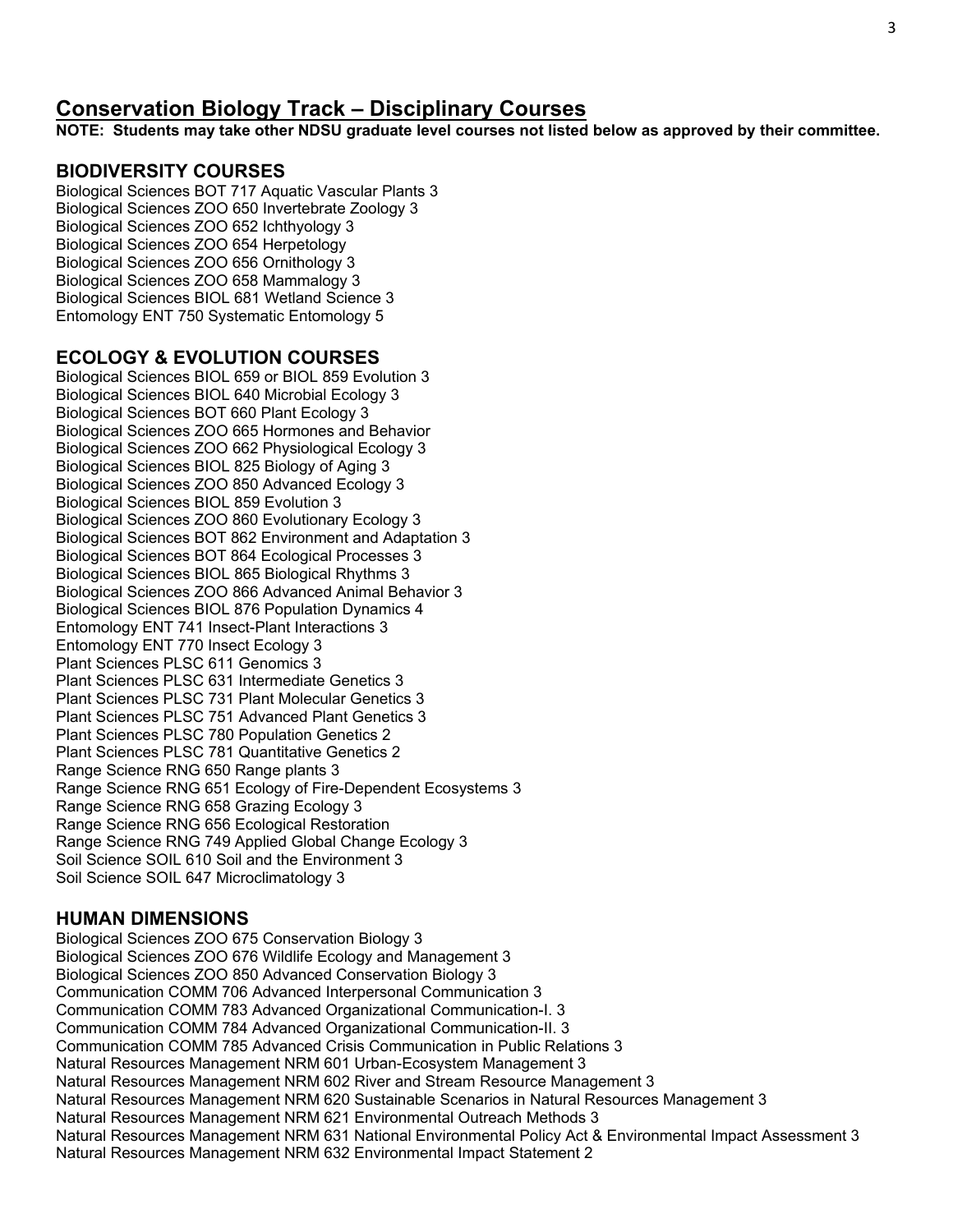## Natural Resources Management NRM 653 Rangeland Resource/Watershed Management 3 **Conservation Biology Track – Disciplinary Courses**

## **HUMAN DIMENSIONS (continued)**

Natural Resources Management NRM 654 Wetland Resource Management 3 Natural Resources Management NRM 662 Natural Resource and Rangeland Planning 3 Natural Resources Management NRM 701 Terrestrial Resources Management. 3 Natural Resources Management NRM 702 Natural Resource Management Planning 3 Natural Resources Management NRM 720 Natural Resource Administration and Policy 2 Natural Resources Management NRM 730 Environmental Law 1 Natural Resources Management NRM 761 Current Issues in Natural Resource Management 1 Political Science POLS 642 Global Policy Issues 3 Political Science POLS 650 Politics of Developing Countries 3 Range Sciences RNG 656 Range Habitat Management 3 Range Science RNG 737 Agroecosystem Management & Conservation 3 Social Science/Anthropology ANTH SOC 639: Social Change Social Science/Anthropology SOC 603 Sociology of the Great Plains 3 Soil Science SOIL 680 Soils and Pollutions 3

**NOTE: ECS often recruits students with varying backgrounds, thus all students should verify with course instructors whether their prior coursework is adequate preparation for any course prior to enrollment.**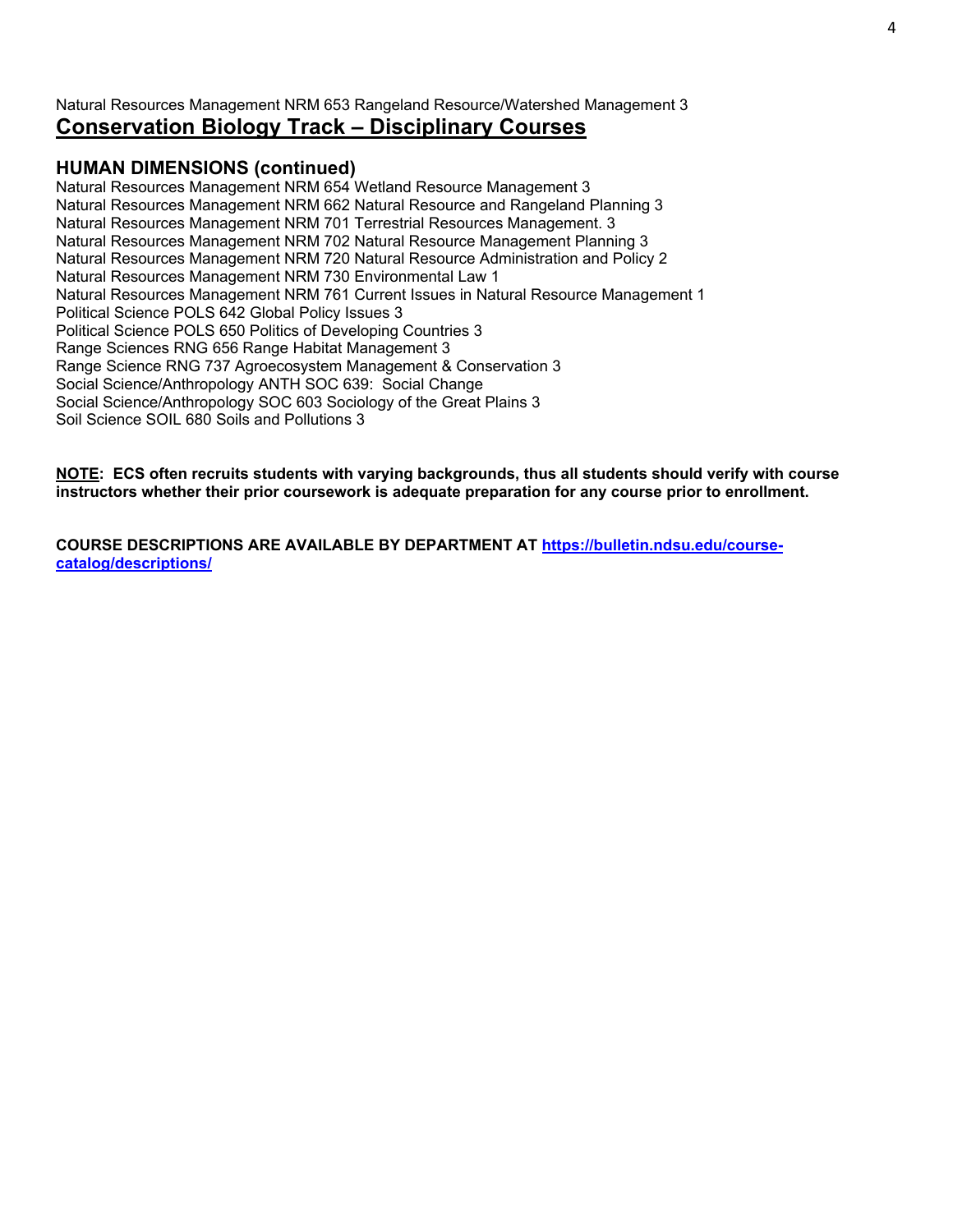## **Environmental Sciences Track – Disciplinary Courses**

**NOTE: Students may take other NDSU graduate level courses not listed below as approved by their committee.** 

## **WATER SCIENCE COURSES**

Agriculture & Biosystems Engineering ABEN 644 Transport Process in Biological and Environmental Systems 3 Agriculture & Biosystems Engineering ABEN 664 Resource Conservation and Irrigation Engineering 4 Agriculture & Biosystems Engineering ABEN 684 Drainage and Wetland Engineering 3 Agriculture & Biosystems Engineering ABEN 765 Small Watershed Hydrology and Modeling 3 Biological Sciences BIOL 681 Wetland Science 3 Civil Engineering CE 610 Water and Wastewater Engineering 3 Civil Engineering CE 676 Watershed Modeling 3 Civil Engineering CE 677 Applied Hydrology 3 Civil Engineering CE 678 Water Quality Management 3 Civil Engineering CE 679 Advanced Water and Wastewater Treatment 3 Civil Engineering CE 776 Groundwater Modeling 3 Geosciences GEOL 628 Geochemistry 3 Geosciences GEOL 613 Glacial Geology 3 Geosciences GEOL 614 Hydrogeology 3

## **SOIL & SOLID WASTE COURSES**

Civil Engineering CE 671 Environmental Nanotechnology 3 Civil Engineering CE 672 Solid Waste Management 3 Civil Engineering CE 686 Nanotechnology and Nanomaterials 3 Civil Engineering CE 770 Hazardous Waste Site Remediation 3 Civil Engineering CE 775 Industrial Waste Management 3 Soil Science SOIL 610 Soil and Land Use 3 Soil Science SOIL 633 Soil Physics 3 Soil Science SOIL 733 Advanced Soil Nutrient Cycling 3 Soil Science SOIL 755 Soil Chemistry 3 Soil Science SOIL 763 Advanced Soil Physics 3 Soil Science SOIL 784 Advanced Soil Genesis, Morphology and Classification 2

## **ENVIRONMENTAL MANAGEMENT**

Biological Sciences ZOO 675 Conservation Biology 3 Biological Sciences ZOO 676 Wildlife Ecology and Management 3 Biological Sciences ZOO 677 Wildlife and Fisheries Management Techniques 3 Biological Sciences ZOO 850 Advanced Conservation Biology 3 Civil Engineering CE 678 Water quality Management 3 Civil Engineering CE 672 Solid Waste Management 3 Communication COMM 706 Advanced Interpersonal Communication 3 Communication COMM 783 Advanced Organizational Communication-I. 3 Communication COMM 784 Advanced Organizational Communication-II. 3 Communication COMM 785 Advanced Crisis Communication in Public Relations 3 Natural Resources Management NRM 702 Natural Resource Management 3 Natural Resources Management NRM 601 Urban-Ecosystem Management 3 Natural Resources Management NRM 602 River and Stream Resource Management 3 Natural Resources Management NRM 620 Sustainable Scenarios in Natural Resources Management 3 Natural Resources Management NRM 621 Environmental Outreach Methods 3 Natural Resources Management NRM 631 National Environmental Policy Act & Environmental Impact Assessment 3 Natural Resources Management NRM 632 Environmental Impact Statement 2 Natural Resources Management NRM 653 Rangeland Resource/Watershed Management 3 Natural Resources Management NRM 654 Wetland Resource Management 3 Natural Resources Management NRM 662 Natural Resource and Rangeland Planning 3 Natural Resources Management NRM 701 Terrestrial Resources Management. 3 Natural Resources Management NRM 702 Natural Resource Management Planning 3 Natural Resources Management NRM 720 Natural Resource Administration and Policy 2 Natural Resources Management NRM 730 Environmental Law 1 Natural Resources Management NRM 761 Current Issues in Natural Resource Management 1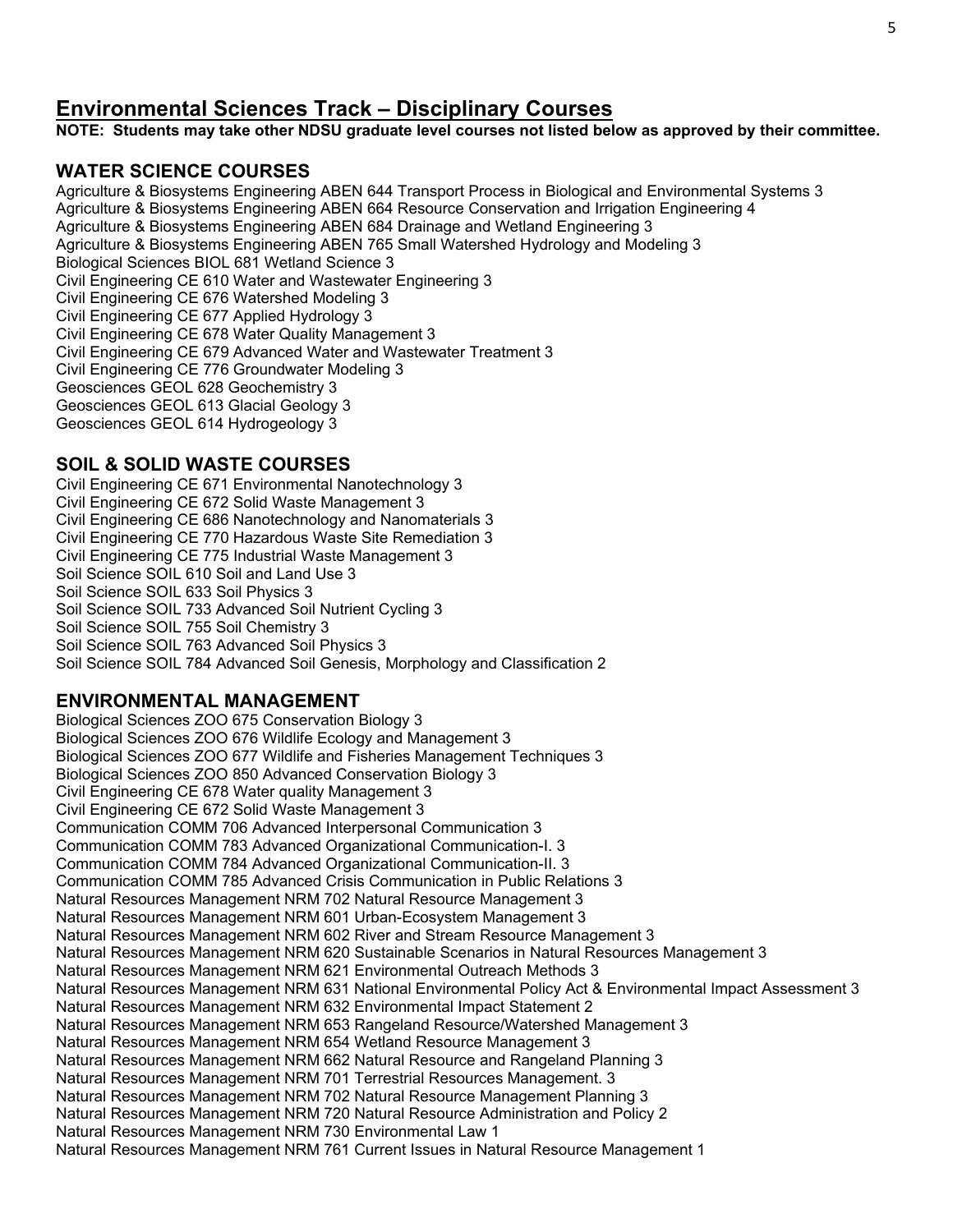# **Environmental Sciences Track – Disciplinary Courses**

## **ENVIRONMENTAL MANAGEMENT (continued)**

Range Sciences RNG 656 Range Habitat Management 3 Range Science RNG 737 Agroecosystem Management & Conservation 3 Social Science/Anthropology SOC 603 Sociology of the Great Plains 3

**NOTE: ECS often recruits students with varying backgrounds, thus all students should verify with course instructors whether their prior coursework is adequate preparation for any course prior to enrollment.**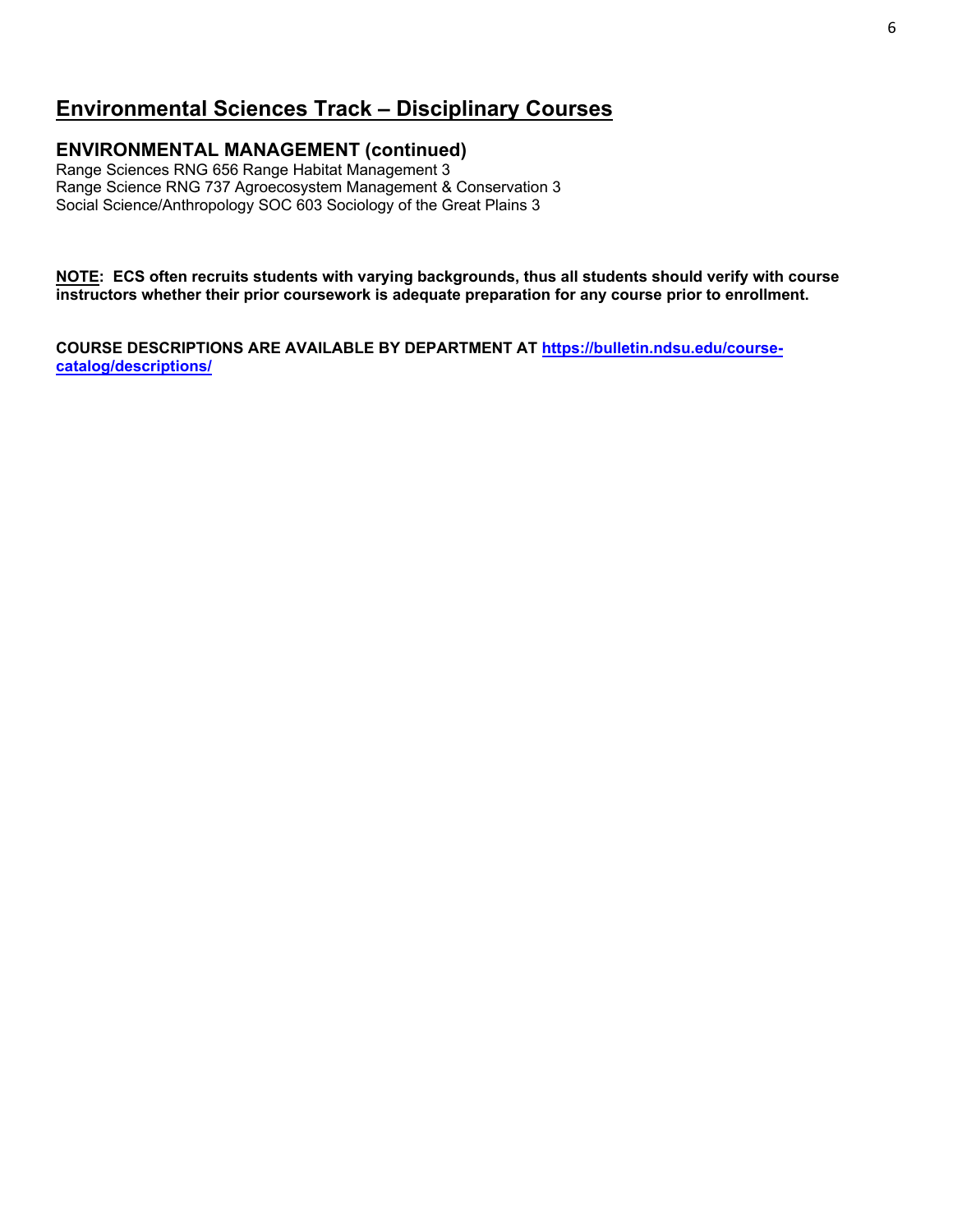## **Environmental Social Sciences Track–Disciplinary Courses**

**NOTE: Students may take other NDSU graduate level courses not listed below as approved by their committee.** 

## **SOCIAL SCIENCE THEORY**

Agricultural Economics AGEC 741 Advanced Microeconomics 3 Anthropology ANTH 680 Development of Anthropological Theory 3 Sociology SOC 622 Development of Social Theory 3 Sociology SOC 723 Social Theory 3 Communication COMM 705 Advanced Communication Theory 3 Communication COMM 711 Communication Theory 3 Communication COMM 783 Advanced Organizational Communication-I. 3 Communication COMM 784 Advanced Organizational Communication-II. 3 Communication COMM 785 Advanced Crisis Communication in Public Relations 3 Economics ECON 640 Game Theory and Strategy 3 Political Science POLS 720 Theoretical Perspectives to the Study of Political Science 3

## **CULTURAL AND BEHAVIORAL ASPECTS**

Agricultural Economics AGEC 711 Applied Risk Analysis I 3 Anthropology ANTH 662 Anthropology and the Environment 3 Anthropology ANTH 664 Disaster and Culture 3 Economics ECON 656 History of Economic Thought 3 Economics ECON 681 Natural Resource Economics 3 Economics ECON 682 Environmental Economics 3 History 634 Environmental History 3 Political Science POLS 642 Global Policy Issues 3 Political Science POLS 650 Politics of Developing Countries 3 Political Science POLS 653 Environmental Policy and Politics 3 Sociology SOC 631 Environmental Sociology 3 Sociology SOC 643 International Disasters 3 Sociology SOC 639 Social Change 3 Social Science/Anthropology SOC 603 Sociology of the Great Plains 3

## **MANAGEMENT TECHNIQUES**

Biological Sciences ZOO 675 Conservation Biology 3 Biological Sciences ZOO 676 Wildlife Ecology and Management 3 Biological Sciences ZOO 677 Wildlife and Fisheries Management Techniques 3 Biological Sciences ZOO 750 Advanced Conservation Biology 3 Communication COMM 706 Advanced Interpersonal Communication 3 Communication COMM 783 Advanced Organizational Communication-I. 3 Communication COMM 784 Advanced Organizational Communication-II. 3 Communication COMM 785 Advanced Crisis Communication in Public Relations 3 Natural Resources Management NRM 601 Urban-Ecosystem Management 3 Natural Resources Management NRM 602 River and Stream Resource Management 3 Natural Resources Management NRM 620 Sustainable Scenarios in Natural Resources Management 3 Natural Resources Management NRM 621 Environmental Outreach Methods 3 Natural Resources Management NRM 631 National Environmental Policy Act & Environmental Impact Assessment 3 Natural Resources Management NRM 632 Environmental Impact Statement 2 Natural Resources Management NRM 653 Rangeland Resource/Watershed Management 3 Natural Resources Management NRM 654 Wetland Resource Management 3 Natural Resources Management NRM 662 Natural Resource and Rangeland Planning 3 Natural Resources Management NRM 701 Terrestrial Resource Management 3 Natural Resources Management NRM 702 Natural Resource Management Planning 3 Natural Resources Management NRM 720 Natural Resource Administration and Policy 2 Natural Resources Management NRM 730 Environmental Law 1 Natural Resources Management NRM 761 Current Issues in Natural Resource Management 1 Range Sciences RNG 656 Range Habitat Management 3 Range Science RNG 737 Agroecosystem Management & Conservation 3 Sociology SOC 604 Community Assessment 3 Transportation & Logistics TL 755 Context Sensitive Solutions 3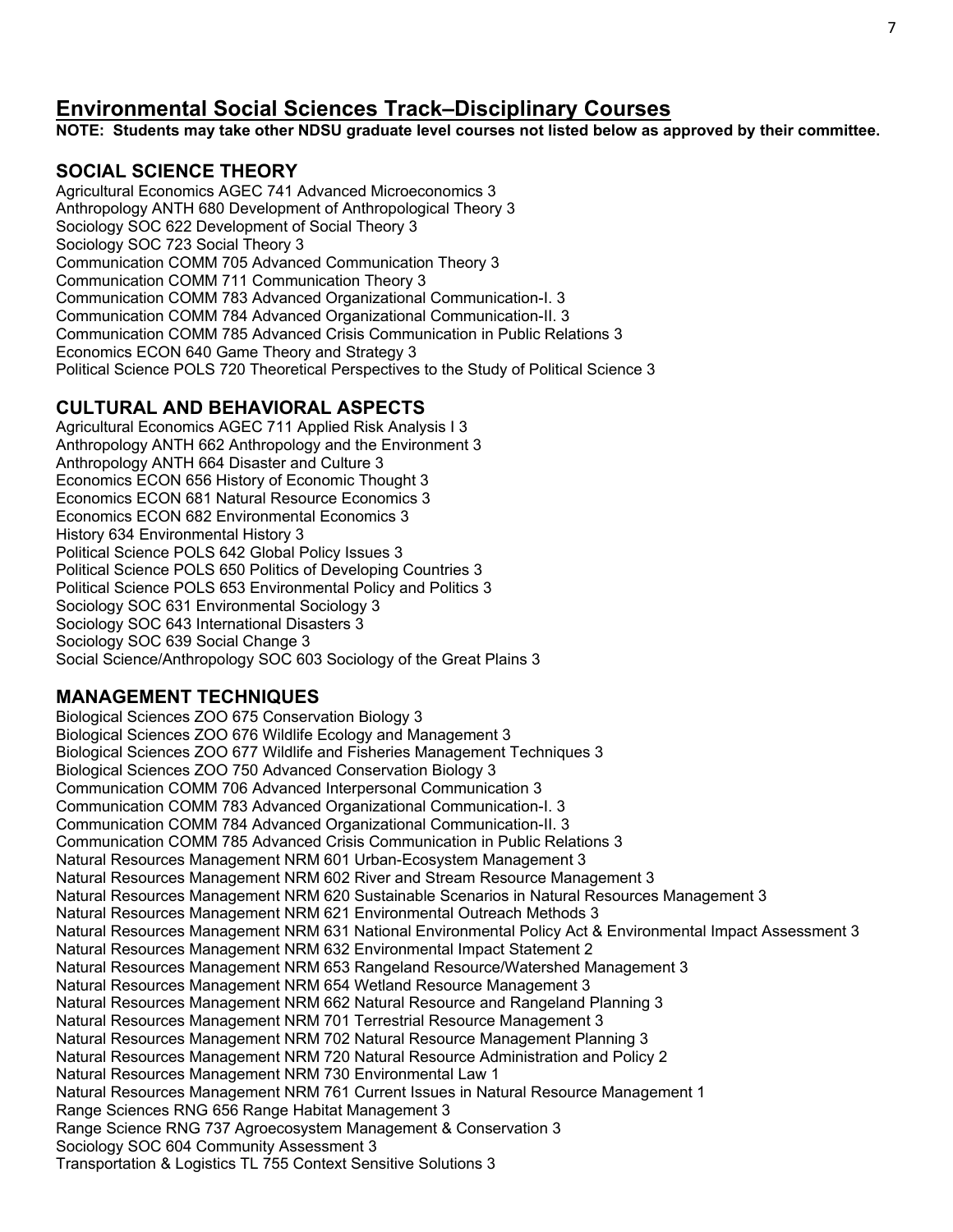**NOTE: ECS often recruits students with varying backgrounds, thus all students should verify with course instructors whether their prior coursework is adequate preparation for any course prior to enrollment.**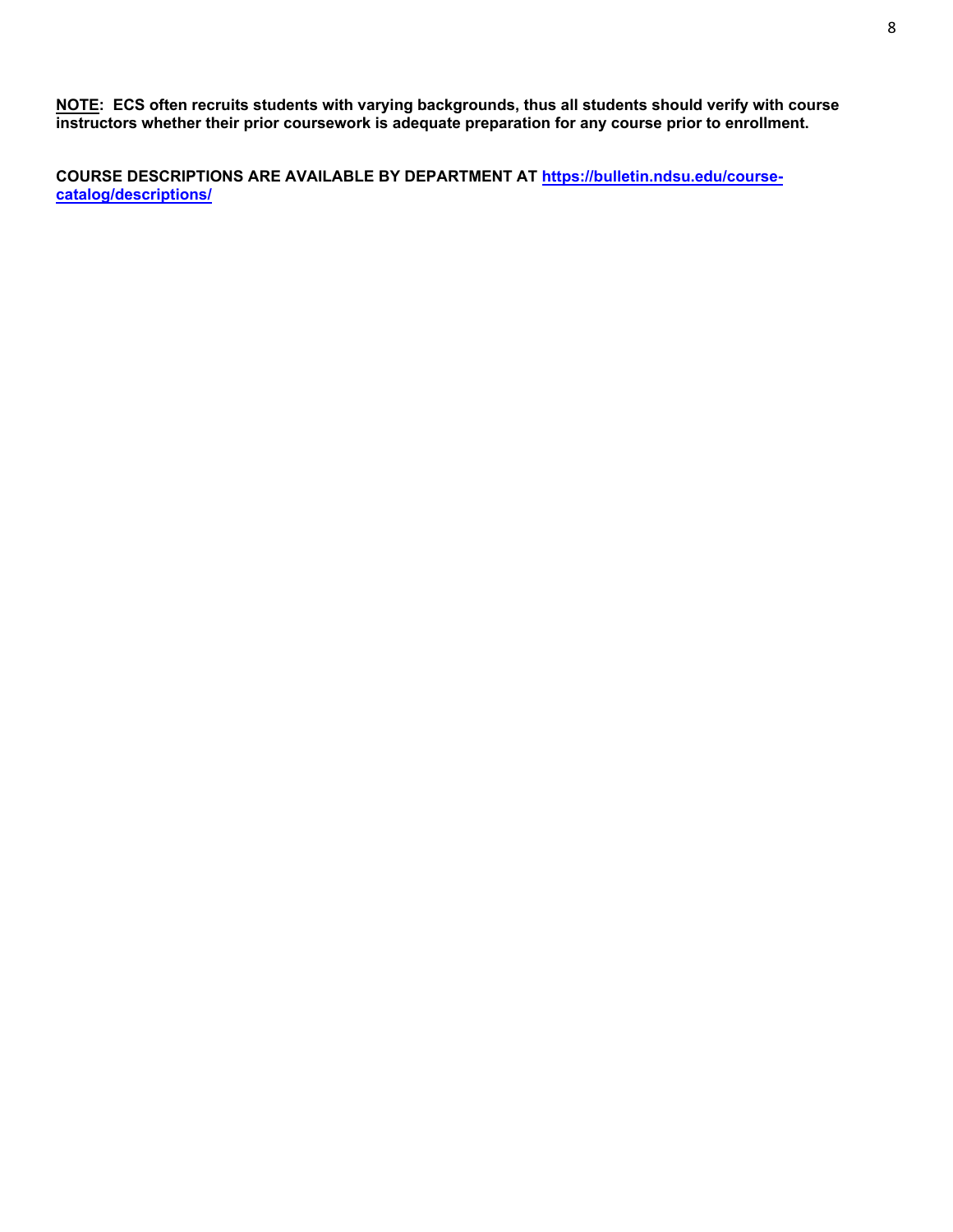# **RESEARCH TOOLS (ALL TRACKS)**

#### **NOTE: Students may take other NDSU graduate level courses not listed below as approved by their committee.**

Agriculture & Biosystems Engineering ABEN 644 Transport Process in Biological and Environmental Systems 3 Agriculture & Biosystems Engineering ABEN 682 Instrumentation and Measurements 3 Agriculture & Biosystems Engineering ABEN 747 Numerical Modeling of Environmental & Biological Systems 3 Agricultural Economics AGEC 739 Analytical Methods for Applied Economics 3 Agricultural Economics AGEC 701 Research Philosophy 1 Animal Sciences ANSC 740 Data Analysis and Design of Experiments 3 Anthropology ANTH 681 Qualitative Methods in Cultural Anthropology 3 Biological Sciences ZOO 677 Wildlife and Fisheries Management Techniques 3 Biological Sciences BIOL 678 Methods in Animal Physiology 3 Biological Sciences BIOL 680 Ecotoxicology 3 Biological Sciences BIOL 842 (ENT 842) Quantitative Biology 3 Biological Sciences BIOL 877 Analysis of Population and Demographic Data 3 Biological Sciences BIOL 884 Biological Research Principles 3 Civil Engineering CE 677 Applied Hydrology 3 Communication COMM 700 Research Methods in Communication 3 Communication COMM 704 Qualitative Research Methods in Communication 3 Communication COMM 707 Quantitative Research Methods in Communication 3 Communication COMM 708 Advanced Qualitative Methods in Communication Research Communication COMM 710 Advanced Quantitative Methods in Communication Research Economics ECON 610 Econometrics 3 Economics ECON 710 Advanced Econometrics 3 Emergency MGMT EMGT 614: Spatial Analysis in Emergency Management English ENGL 659 Grant/Proposal Writing 3 English ENGL 758 Topics in Rhetoric and Writing 3 Geosciences GEOG 655 Introduction to GIS 3 Geosciences GEOG 656 Advanced GIS 3 Geosciences GEOL 670 Remote Sensing 3 Geosciences GEOL 680. Geographic Information Systems Pattern Analysis and Modeling 3 Industrial & Manufacturing Engineering IME 660 Evaluation of Engineering Data 3 Plant Sciences PLSC 724 Field Design I 3 Plant Sciences PLSC 710 Professional Development I 1 Plant Sciences PLSC 711 Professional Development II 1 Plant Sciences PLSC 721 Genomics Techniques 2 Plant Sciences PLSC 724 Field Design-I 3 Plant Sciences PLSC 731 Plant Molecular Genetics 3 Plant Sciences PLSC 734 Field Design-II 3 Psychology PSYC 640 Experimental Methods 3 Range Science RNG 652 Geographic Information Systems in Range Survey 3 Range Science RNG 765 Analysis of ecosystems 3 Range Science RNG 790 Graduate Seminar\_ Coding in "R"\_will count as didactic Sociology 700: Qualitative Methods Sociology SOC 701 Quantitative Methods 3 Soil Science SOIL 665 Soil and Plant Analysis 3 Soil Science SOIL 721 Environmental Field Instrumentation and Sampling 2 Soil Science SOIL 784 Advanced Soil Genesis, Morphology & Classification 2 Statistics STAT 650 Stochastic Processes 3 Statistics STAT 660 Applied Survey Sampling Statistics STAT 661 Applied Regression Models 3 Statistics STAT 662 Introduction to Experimental Design 3 Statistics STAT 663 Non-parametric Statistics 3 Statistics STAT 664 Discrete Data Analysis 3 Statistics STAT 665 Meta-analyses Methods 3 Statistics STAT 669 Introduction to Biostatistics 3 Statistics STAT 670 Statistical SAS programming 3 Statistics STAT 671 Introduction to the R Language 3 Statistics STAT 672 Time Series 3